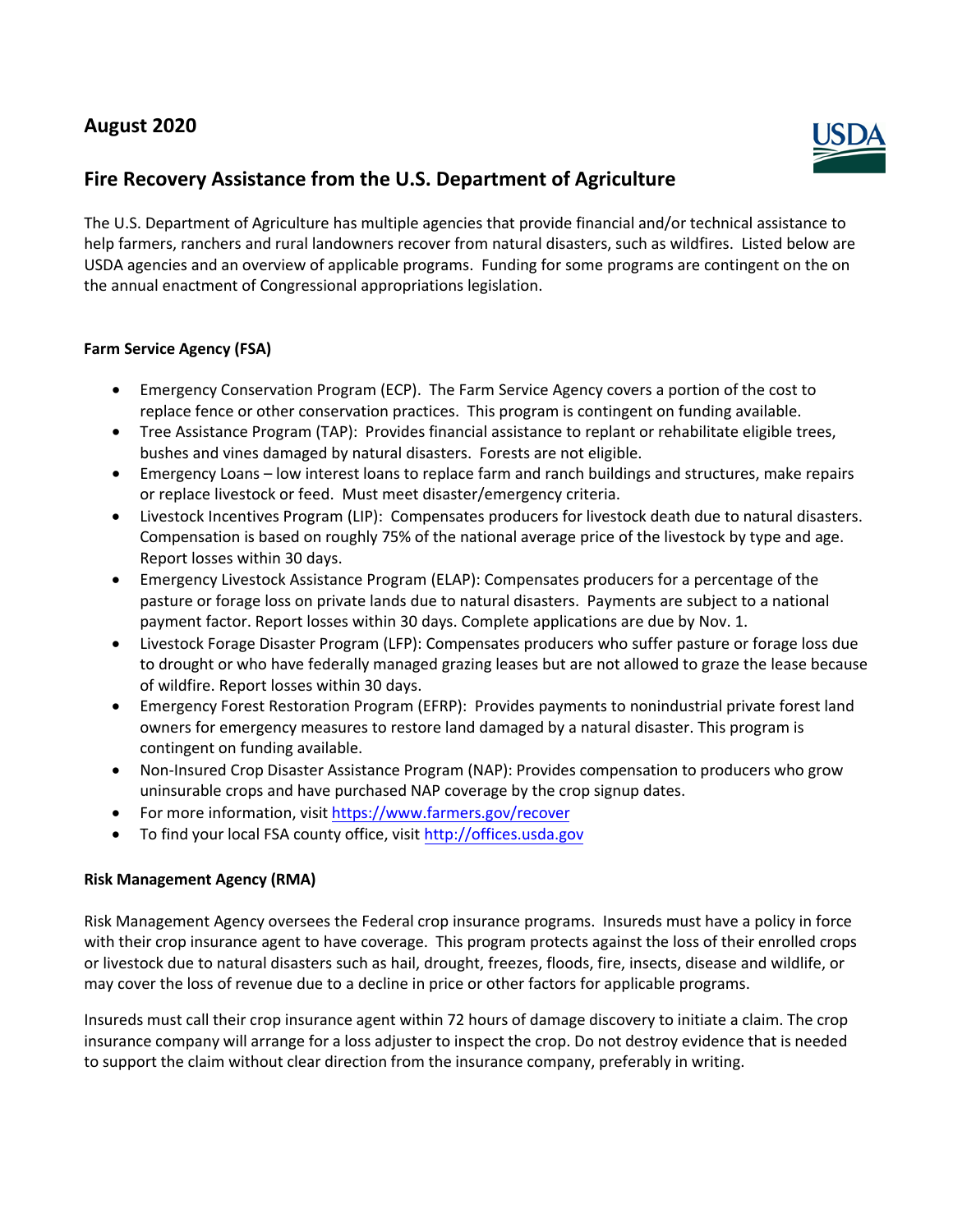#### **Natural Resources Conservation Service (NRCS)**

- NRCS provides Conservation Technical Assistance (CTA) through on-site consultations with rural landowners, farmers, ranchers and non-industrial private forest landowners. The conservation plans that result can be used by the landowner for independent action or can lead to an application for financial assistance programs such as EQIP (see below). NRCS technical assistance also supports Farm Service Agency conservation programs such as ECP (see above).
- Farmers, ranchers and non-industrial private forestland owners can apply for the Catastrophic Fire Recovery EQIP (Environmental Quality Initiative Program) which is to provide immediate resource protection in areas burned by catastrophic fires in the past eighteen months. Priority resource concerns for the Catastrophic Fire Recovery EQIP Initiative on cropland, rangeland and non-industrial private forestland include: immediate soil erosion protection, minimize noxious and invasive plant proliferation, protect water quality, and restore livestock infrastructure necessary for grazing management on Forestland and Rangeland.
- The NRCS Emergency Watershed Protection (EWP) Program may be able to provide financial assistance where a fire has created a situation were excessive soil erosion could occur from a rain event creating a threat to life and improved property. General Requirements:
	- o Designed to protect what structures are still intact but may be threatened due to soil erosion and barren soil.
	- o Eminent threat to life and property.
	- o Local sponsor is willing and able to represent the local community.
	- o Must be demonstrated that all local financial resources have been utilized.

### **Rural Development (RD)**

- Single Family Housing Direct low income Home Ownership Loans, Home Ownership Loan Guarantees, and Direct Home Repair loans and grants. Those whose property was destroyed, was severely damaged, or who have been displaced from a rental unit by the fire may receive priority hardship application processing.
- Multi-Family Housing If a property was destroyed by the fire, Rural Development can issue a priority letter for next available Multi-Family Housing unit to affected residents. This is available only if a disaster is declared.
- Community Facilities low interest loans for essential community facilities, such as fire equipment, community centers, city vehicles, food banks, day care facilities, etc.
- Water Environmental Programs low interest loans for water and waste disposal systems and facilities including buildings, equipment, wells and pipe.
- Business & Cooperative Programs business loans through intermediaries and guaranteed business loans.
- Electric low interest loans to rural utilities to finance electric infrastructure. Eligible entities would qualify for expedited loan processing.

### **UC ANR Extension**

• In addition to the USDA resources listed above, expertise and assistance on particular subjects (e.g. Reseeding, Erosion & Flooding, Livestock, Salvage Logging and Reforestation) may be available through local or regional University of California Agriculture and Natural Resources (UC ANR) Extension offices. To find contact information for your local county Extension office, or for information on topics of interest, those sites can be accessed at: <https://ucanr.edu/About/Locations/>